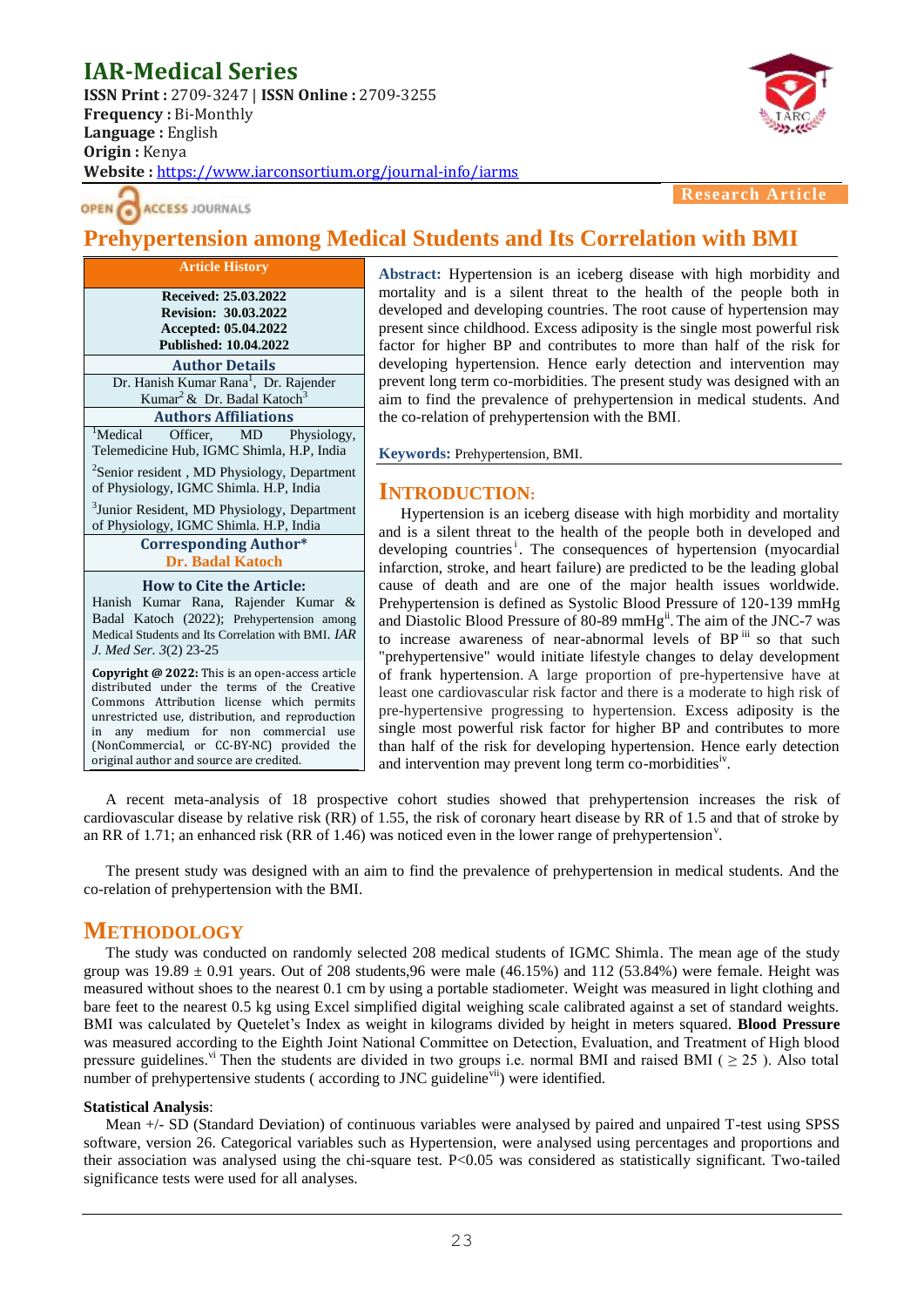### **RESULTS**:

208 medical students of IGMC Shimla were selected randomly for the study. Mean age of the study population was 19.89 ± 0.91 years. Out of total , 96 (46.15%) were male and 112 (53.84%) were female as shown in Figure 1.



**Figure 1**

54 male students and 52 female students were falling in Prehypertensive criteria. Hence the prevalence of Prehypertension was found to be 50.96 (male>female) as depicted in Figure 2.



Further, the mean systolic BP in students group having normal BMI was  $117.82 \pm 8.834$  mm of Hg and mean diastolic BP in the same group was  $76.75 \pm 5.072$  mm of Hg.

In the second group having raised BMI, mean systolic BP was  $125.26 \pm 8.702$  mm of Hg and mean diastolic BP was 82.96 ±7.001 mm of Hg. Statistically the difference of mean was highly significant p<0.005 as shown in Table 1

| <b>B.P.</b> | <b>MEAN OF BP WITH</b><br><b>NORMAL BMI</b> | <b>MEAN OF BP WITH</b><br><b>RAISED BMI</b> | t VALUE  | <b>VALUE</b> |
|-------------|---------------------------------------------|---------------------------------------------|----------|--------------|
| <b>SBP</b>  | $117.82 \pm 8.834$                          | $125.26 \pm 8.702$                          | $-7.335$ | $.000**$     |
| <b>DBP</b>  | $76.75 \pm 5.072$                           | $82.96 \pm 7.001$                           | $-5.819$ | $.000**$     |

Also, we found significant correlation between BMI and raised BP as depicted in table 2

| Table 2                    |         |          |  |  |
|----------------------------|---------|----------|--|--|
| <b>PEARSON CORRELATION</b> | r VALUE | p VALUE  |  |  |
| <b>BMI &amp; SBP</b>       | .474    | $.000**$ |  |  |
| <b>BMI &amp; DBP</b>       | .582    | $.000**$ |  |  |

## **DISCUSSION:**

Hypertension is one of the earliest recorded medical conditions which has shaped the course of modern history. Hypertension is a serious medical condition and can increase the risk of heart, brain, kidney and other diseases. It is a major cause of premature death worldwide<sup>viii</sup>. Hypertension is the most important risk factor for chronic disease burden in India<sup>ix</sup>. Our study shows high prevalence of prehypertension in young adolescent age group, which if not dealt with at